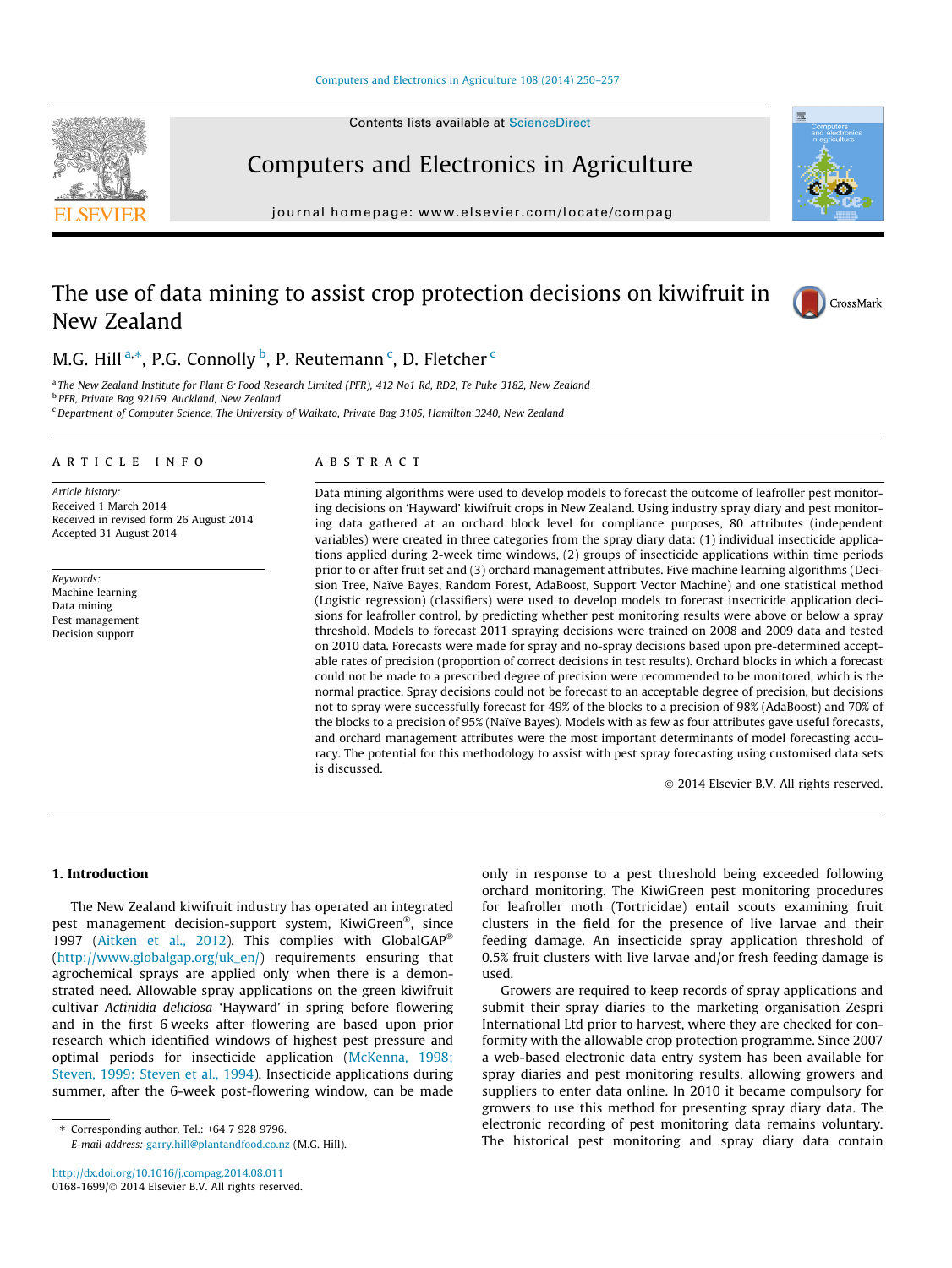potentially useful predictive information about pest risk during the 3-month summer period after fruit set.

Machine learning (ML) algorithms are quite widely used in agricultural applications, particularly for GIS, soil science, hydrology, precision agriculture, yield prediction and produce quality assurance (e.g. [Ahmadaali et al., 2013; Mollazade et al., 2012;](#page-6-0) [Papageorgiou et al., 2011; Pena et al., 2014; Robinson and Mort,](#page-6-0) [1997; Rodriguez-Galiano et al., 2014; Shahinfar et al., 2014\)](#page-6-0). The use of data mining/machine learning for decision-making in crop protection is limited to a few examples of disease identification, e.g. the detection of aflatoxins in chilli [\(Atas et al., 2012\)](#page-6-0), identifying soybean diseases [\(Babu et al., 2013](#page-6-0)) and for discovering the presence of bacteria in plants [\(Verma and Melcher, 2012\)](#page-7-0). We are not aware of a decision-support system designed to assist with pesticide spray application decisions in crops.

In kiwifruit crops in New Zealand, leafroller pest monitoring occurs during summer after fruit set. Most growers monitor only once at this time, and this analysis predicts the first (and in most cases the only) leafroller orchard monitoring event in summer, which normally occurs between 6 and 10 weeks after fruit set. Growers are allowed to spray without monitoring in the first 6 weeks after fruit set because it is known to be a period when leafroller infestations are high, however some growers will monitor before spraying within this time period (Supplementary Fig. 1). The aim of this study was to develop and demonstrate a method to predict the outcome of leafroller pest monitoring events in kiwifruit orchard blocks, specifically whether a leafroller pest monitoring event will be above or below a spray threshold of 0.5% infested or damaged fruit, to an acceptable degree of precision. A forecast to spray or not to spray the crop for leafroller control would be made from that prediction, where the degree of precision met a predetermined criterion for either a spray or no-spray decision. In cases where neither a spray nor a no-spray decision could be predicted with sufficient precision, a recommendation to monitor the crop would be made.

# 2. Methods

We follow [Witten et al. \(2011\)](#page-7-0) in using the term 'attribute' for a predictor variable (e.g. Bacillus thuringiensis spray application 2– 4 weeks after fruit set or sample time in days after fruit set) and 'classifier' for a machine learning algorithm (e.g. NaïveBayes, J48). The analyses were performed using the WEKA data mining workbench (v 3.6.6; [http://www.cs.waikato.ac.nz/ml/weka/\)](http://www.cs.waikato.ac.nz/ml/weka/) through the ADAMS (Advanced Data mining and Machine learning System) workflow environment (<https://adams.cms.waikato.ac.nz/> ([Holmes et al., 2012](#page-6-0))).

### 2.1. Data

### 2.1.1. Data rows – instances

Electronic data sets for leafroller pest monitoring and spray diaries for years 2007 to 2012 were obtained from Zespri International Ltd. Both the pest monitoring and spray diary data are organised by year, KPIN (a unique identification number given to each orchard entity), and block (a designated orchard area, usually surrounded by shelter trees, typically 0.1–1.0 ha in area). The pest monitoring data consisted of numbers of fruit clusters sampled and the proportion of those fruit clusters that had leafroller feeding damage or live leafroller larvae. Each monitoring event was classified as either at or above ( $\geq 0.5\%$ ; 'spray') or below (<0.5%; 'no-spray') the spray threshold for leafrollers. This categorisation was the dependent variable we were trying to predict. Only the first monitoring event in each year was used in the analysis because most growers now monitor only once per year for leafrollers and there were insufficient data from second and subsequent monitoring events to carry out a meaningful analysis.

The two data sets were merged and entries relating to insecticides toxic to leafroller (Tortricidae) larvae on conventionally grown A. deliciosa 'Hayward' fruit were selected (see supplementary Table 2 for list of chemicals). Preliminary analyses including other kiwifruit sprays such as insecticides for control of sucking pests (e.g. thiacloprid) and fungicides (e.g. iprodione) as attributes showed that they were not influential as predictors. Each line of merged data contained information unique to one block from one KPIN in one year.

### 2.1.2. Attribute generation

Attributes were divided into three categories: (1) individual insecticides applied in two-week time periods before and after fruit set; (2) summed insecticide applications over defined time periods (e.g. all insecticides applied before fruit set; all insecticides applied between fruit set and monitoring; all insecticides applied between 2 and 4 weeks after fruit set); and (3) orchard management attributes (e.g. sprayer type, days between fruit set and leafroller monitoring).

Orchard blocks within KPINs that received the same treatments and had the same monitoring outcome were considered as duplicates and data from only one block were retained for the analysis. This reduced the available data by about 75%. Rows with missing data were removed.

### 2.2. Analysis

The analysis proceeded through four stages: (1) selecting classifiers; (2) selecting optimal data training sets (year combinations); (3) attribute reduction from a long list of 80 non-redundant attributes; and (4) predictive model development for spray and nospray decisions.

# 2.2.1. Classifier selection

Five supervised learning classifiers and one statistical model classifier were tested. These were decision tree (J48, WEKA's implementation of C4.5); Naïve Bayes; Support vector machine (WEKA Sequential minimal optimization (SMO) implementation); two ensemble methods, AdaBoost and Random Forest; and Logistic Regression. These models cover a broad range of machine learning methods and have been widely used in a range of agriculturerelated fields ([Babu et al., 2013; Gomez-Meire et al., 2014; Pena](#page-6-0) [et al., 2014; Rodriguez-Galiano et al., 2014; Shahinfar et al.,](#page-6-0) [2014; Shekoofa et al., 2014\)](#page-6-0)). Each classifier is briefly described below. For more details the reader should consult [Witten et al.](#page-7-0) [2011](#page-7-0) or cited references.

2.2.1.1. Decision tree. Decision trees (in this case a classification tree) are widely used in data mining. Decision trees summarise the relationship between attributes and the class of an object in a dichotomously branching tree structure. Each bifurcation of the tree (node) is defined by a value of one of the attributes which divides the data set into two sub sets in a way which maximises the homogeneity of the two resulting sets. The end of the tree branches are termed leaves. Splitting continues to a user-defined end point set by the minimum number of instances per leaf (in this case 2). Predictions are made by sorting new instances down the decision tree until a leaf is reached. Decision trees can also make use of multi-way splits e.g. when splitting on all the values of a categorical variable.

2.2.1.2. Random Forest. Random Forest is a decision-tree ensemble method that creates multiple trees by a re-sampling process termed bagging (bootstrap aggregation). Many decision trees are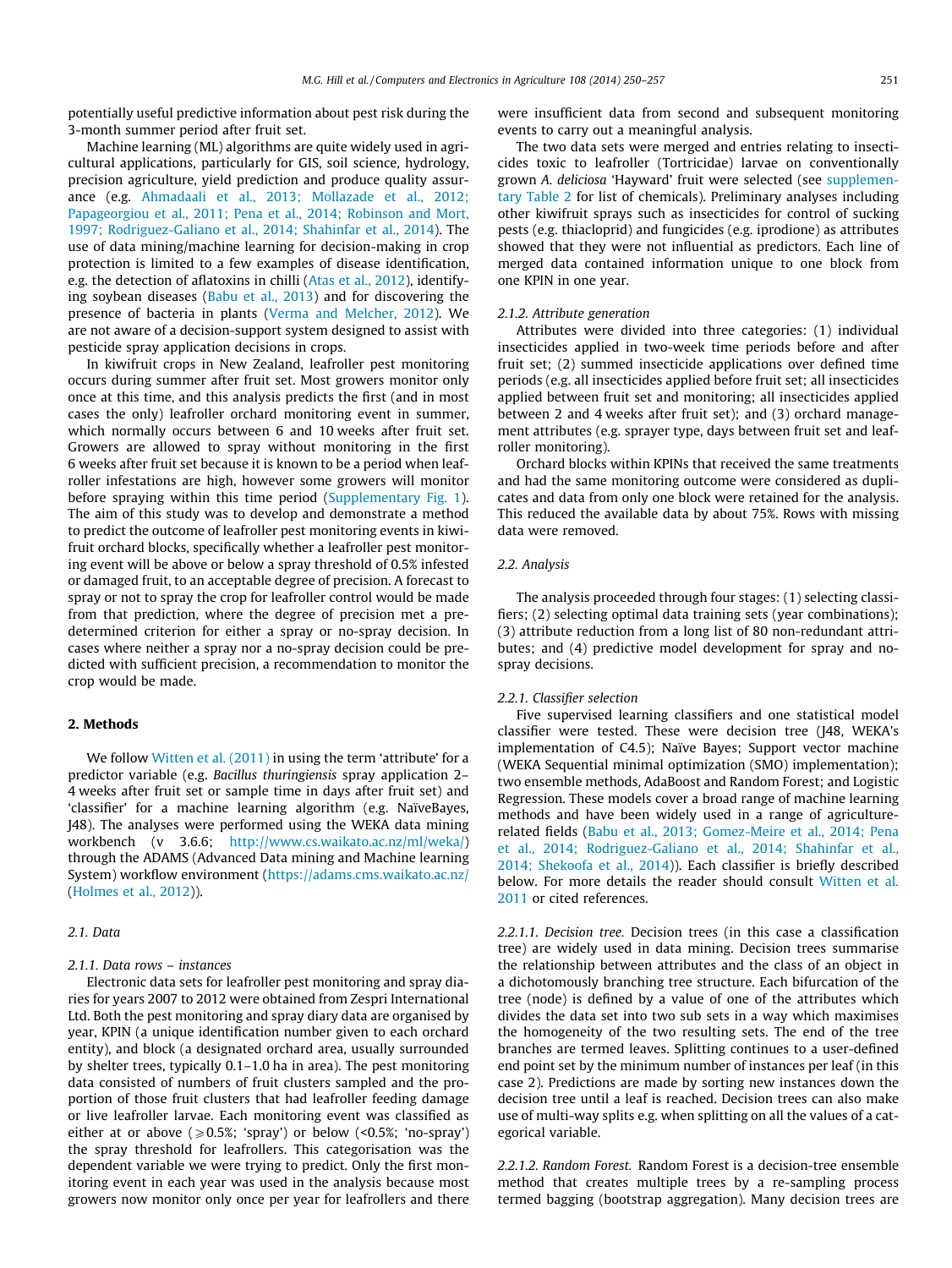constructed by re-sampling using bootstrapping with replacement. Each node of the tree is split using a subset of the attributes chosen randomly for each tree. Class membership for a new example is predicted as the most commonly predicted class from the (aggregated) decision trees by a simple unweighted 'majority vote'. This method is becoming widely used and has been shown to be very effective for highly complex multi-criteria decision-making problems in a variety of fields ([Gomez-Meire et al., 2014;](#page-6-0) [Rodriguez-Galiano et al., 2014\)](#page-6-0).

2.2.1.3. AdaBoost. AdaBoost is an ensemble method used to combine the results from multiple learning models (called 'weak; or 'base' learners) using boosting. Boosting also uses 'voting' to combine the output of individual models. However, unlike bagging, models are built sequentially, with successive models being 'boosted' by the re-weighting of instances according to previous model outcomes. Instances that are predicted incorrectly in models are assigned greater weight in subsequent models. Classification of new instances occurs by a 'weighted vote' achieved by summing the weights of all classifiers that vote for a particular class; the class with the greatest total weighted vote is chosen. AdaBoost is designed specifically for classification problems [\(Witten et al.,](#page-7-0) [2011\)](#page-7-0). We have used the default Decision Stump algorithm in WEKA as the weak learner.

2.2.1.4. Support Vector Machine. Support Vector Machine is a kernel learning method which treats the training examples as two sets of vectors (e.g. spray or nospray) in n-dimensional space. The training data is mapped into a higher-dimensional space and a hyper-plane is computed that achieves maximum separation between the classes. This separation is a function of the data that lie at the margin between the two classes and these are the 'support vectors'. Kernel selection may have a large effect on model outputs. We used the WEKA default PolyKernel to construct a linear support vector machine.

2.2.1.5. Logistic regression. Logistic regression uses a generalised linear model with maximum likelihood estimation to describe the relationship between a binary dependent variable and a series of independent variables which may be continuous, discrete or dichotomous. It uses a logit transformation to create a linear model to predict class probabilities.

2.2.1.6. Naïve Bayes. Naïve Bayes is a probabilistic algorithm using Bayes' Theorem and assumes that all explanatory variables are independent. Naive Bayes uses the training examples to learn probabilistic relationships between the predictor and response variables. Class membership of a new example is predicted from the posterior class probability derived from prior and conditional probabilities. In spite of the simplistic assumption of variable independence, Naive Bayes has proven to be very effective in addressing a wide range of machine learning problems (e.g. [Gomez-Meire](#page-6-0) [et al., 2014; Witten et al., 2011](#page-6-0)).

More detailed information on the classifiers can be obtained from [Witten et al. \(2011\)](#page-7-0). WEKA classifier default parameter settings were used throughout after preliminary tests showed that parameter modifications had little effect on model accuracy, possibly because of poor data quality.

### 2.2.2. Training data selection

There were six years of data (2007–2012), but the first two years' data sets were small (Supplementary Table 1). Insecticide products used on the crop and crop management practices can change from year to year. Models designed to predict insecticide spraying events in future years will produce good predictions only if they are trained and tested on previous years' data that are compatible with and relevant to the data they are trying to predict. To test this, experiments were run using different combinations of years of data for model training. Insecticide spray application prediction models were developed for Naïve Bayes, Logistic Regression, J48, AdaBoost and Random Forest classifiers on a small eight-attribute data set. Models were trained using prior years' data combinations: training on 2007–10, 2008–10 or 2009–10, and 2010 and testing on 2011.

# 2.2.3. Attribute reduction generation, selection and classifier parameter tuning

Preliminary data analysis showed that models gave poor predictions on the 2012 data set, suggested reasons for which are presented in the Discussion section. We could not therefore use the 2012 data for model prediction/validation, focusing instead on predictions for 2011. Attribute selection is an important part of data mining analysis because of the potentially negative influence of irrelevant or random attributes on many machine learning algorithms ([Shekoofa et al., 2014; Tirelli and Pessani, 2010; Witten](#page-7-0) [et al., 2011\)](#page-7-0). We used a combination of computational and manual or 'expert' selection methods [\(Witten et al., 2011\)](#page-7-0). The initial data set consisted of 144 attributes. This was reduced to 80 non-redundant attributes (Supplementary Table 2) using the WEKA Remove-Useless filter, which deletes constant attributes and nominal attributes of which the values are different in all or almost all instances ([Witten et al., 2011\)](#page-7-0).

A wrapper attribute selection subset evaluation method (WrapperSubsetEval in WEKA) was used with the BestFirst search method and five-fold cross validation (four-fold for SMO) on data from 2008 to 2010 to calculate reduced attribute sets for each of the six classifiers (Supplementary Table 3). A wrapper attribute selection method is so called because it wraps the selection process around the classifier(s) to be used in the analysis. The BestFirst search algorithm scans the attribute space choosing and testing attribute subsets, beginning with one attribute. Combinations of new attributes are tested and the best performing attributes retained until the last 5 attributes have failed to improve model performance, after which the search method 'back tracks' to remove redundant attributes. The algorithm uses 'greedy hill climbing' which finds local rather than global optima as a trade off for computational speed. This scheme selects attribute subsets that are highly correlated with the class while having low intercorrelation between selected attributes ([Hall, 2000; Witten et al.,](#page-6-0) [2011\)](#page-6-0). A reduced list of 58 attributes was developed, each of which had been selected by at least one of the ML algorithms (Supplementary Table 4). These were taken forward to the final attribute selection process during the insecticide spray application forecast modelling.

# 2.2.4. Developing predictive models for 'spray' and 'no-spray' decisionmaking

The data mining models classify orchard blocks into either spray or no-spray decisions, and rank the blocks according to their likelihood, scaled from zero to 1, of returning the forecast decision. Comparing predictions from the training data set with the actual spray decisions in the test data set, the predictions can be classified as true or false. Blocks with a high likelihood value are more likely to return a true classification than those with a low value. In order to make predictions of spray and no-spray decisions from the model outputs, a point ('threshold') must be found along the continuum of likelihood values where an acceptable threshold rate of forecast precision is reached. Precision is defined as the proportion of correct decisions made (=true positives/(true positives + false negatives)). The acceptable precision was set at 80% for spray decisions and 95% for no-spray decisions. The 'cut-off' or 'threshold' likelihood value for either spray or no-spray decisions is therefore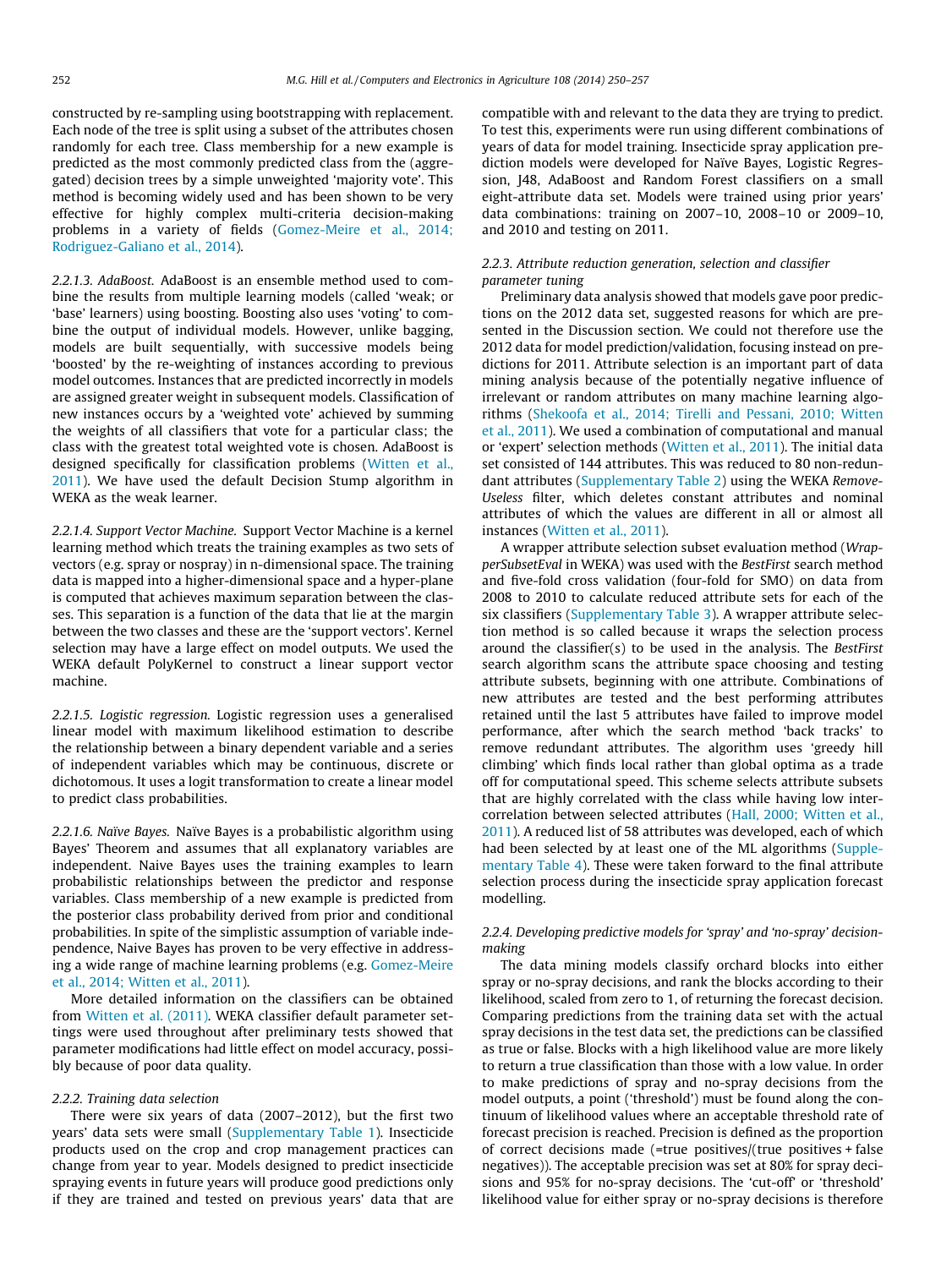#### <span id="page-3-0"></span>Table 1

Attribute combinations used in models to predict crop protection decision-making in 'Hayward' kiwifruit orchards. Attributes fall into three categories: (1) individual insecticides applied over different time periods, (2) summed insecticide applications in different time periods and (3) management-related attributes. For further detail of model attributes see Supplementary Table 5.

|       | Total<br>attributes<br>in model | Number of attributes in each of three categories |                                                       |                                     |                                                                                                                                                                                                        |  |  |
|-------|---------------------------------|--------------------------------------------------|-------------------------------------------------------|-------------------------------------|--------------------------------------------------------------------------------------------------------------------------------------------------------------------------------------------------------|--|--|
| Model |                                 | Individual<br>insecticide<br>attributes          | Insecticides summed<br>over time period<br>attributes | Orchard<br>management<br>attributes | Description of attribute characteristics                                                                                                                                                               |  |  |
|       | 58                              | 44                                               | 9                                                     |                                     | All attributes selected by the wrapper subset evaluation (attribute selection<br>algorithm tested on 6 classifiers)                                                                                    |  |  |
|       | 19                              | 9                                                | 6                                                     |                                     | All attributes from model 1 selected by 2 or more classifiers                                                                                                                                          |  |  |
|       | 15                              | q                                                | 6                                                     |                                     | Individual insecticides + summed insecticide applications (model 2 without<br>management attributes)                                                                                                   |  |  |
|       | 14                              | q                                                |                                                       |                                     | Individual insecticides + management attributes + sum of insecticides applied up<br>to fruit set (model 2 without summed insecticide attributes except total<br>insecticides applied before fruit set) |  |  |
| 5     | 13                              |                                                  | 6                                                     |                                     | Post-flowering insecticides + management attributes + summed insecticide<br>attributes                                                                                                                 |  |  |
| 6     | 10                              |                                                  | 6                                                     |                                     | Management attributes + summed insecticide applications                                                                                                                                                |  |  |
|       | 9                               |                                                  |                                                       |                                     | Management attributes + summed insecticide applications                                                                                                                                                |  |  |
|       | 9 <sup>a</sup>                  | q                                                |                                                       |                                     | Individual insecticide applications only                                                                                                                                                               |  |  |
| 9     | b                               |                                                  |                                                       |                                     | Summed insecticides attributes only                                                                                                                                                                    |  |  |
| 10    |                                 |                                                  |                                                       |                                     | Management attributes + sum of insecticides applied before fruit set                                                                                                                                   |  |  |
|       |                                 |                                                  |                                                       |                                     | Management attributes only                                                                                                                                                                             |  |  |

a Nine-attribute model based upon data from individual insecticide applications only, in contrast to the other nine-attribute model, which was a mix of management and summed insecticide attributes.

the value along the ranked list of likelihood values at which the desired precision is just exceeded (and hence the predictions are made to a required degree of precision). The proportion of the total of spray or no-spray decisions that can be predicted from models with the requisite degree of precision is termed the recall (=true positives/(true positives + false positives)).

Precision and recall are the metrics used to evaluate model success in forecasting the 2011 leafroller monitoring outcomes, using the threshold likelihood values as the cut-off points for accepting a spray or a no-spray decision. Thus, if the model likelihood value for a block spray or no-spray decision is greater than the threshold estimate, a decision either to spray or not to spray is returned. If the block likelihood estimate lies outside the threshold values for both spray and no-spray decisions, then the models are unable to predict a spray or no-spray decision with the requisite precision and a decision to monitor the block is returned.

Models were trained on the 2008 and 2009 data, tested on 2010 data, and used to predict 2011 leafroller monitoring results in classes of spray ( $\geq 0.5\%$  infested fruit clusters) or no-spray (<0.5%) infested fruit clusters).

The six classifiers, using default parameter values, were used to develop 11 sets of models with a range of attribute sets from four to 58 (see Results section and Supplementary Table 5) from the attribute selection exercise (Table 1). Default parameter values were chosen after preliminary analysis showed that changes to starting parameter values made little difference to model outcomes. Final leafroller spray application prediction models were developed for the leafroller spray decision monitoring event in conventional 'Hayward' blocks in 2011, using the 2008–09 data for training and the 2010 data for testing.

### 3. Results

# 3.1. Training data set selection

The effect of training set age composition on percent correct predictions for the 2011 data was relatively minor, inconsistent in direction, and classifier-dependent (Supplementary Table 6). But there was a tendency for model precision to decline in four

of the five ML algorithms tested when data older than 2 years were used for training (Supplementary Fig. 2).

### 3.2. Attribute selection and data set evaluation

A total of 58 attributes were selected by the six classifiers with the subset evaluation algorithm (Supplementary Tables 4 and 5). This consisted of 44 individual insecticide applications defined within two-week periods either side of fruit set, nine summed insecticide applications before or after fruit set, and five orchard management attributes. Only 19 attributes were selected by more than one classifier, and only 10 were selected by three or more classifiers (Supplementary Table 4).

### 3.3. Spray application decision prediction

Results for the J48 classifier were poor and are not presented. Spray decisions were poorly predicted by all classifiers, reflecting the greater difficulty in predicting the rarer event (only 17% of blocks were sprayed in 2011 (Supplementary Table 1)). Naïve Bayes and AdaBoost were the best classifiers for predicting spray decisions and produced marginally acceptable models of spray forecasts using 58 parameters ([Table 2\)](#page-4-0); but they predicted only a small proportion (6–33%) of the spray class, and precision was below the target 80%.

The classifiers were more successful at predicting no-spray decisions [\(Table 3](#page-5-0)). Four Naïve Bayes models based on a range of attribute groups (nine, 13, 14 and 19) predicted 67–70% of the no-spray decisions in 2011 to the target precision of 95%, while Logistic regression models with the same attribute ranges were nearly as accurate [\(Table 3\)](#page-5-0).

Support Vector Machine models had a higher recall than any other classifier (over 80%), but the forecasts were less accurate, with precision falling to 91–93%. AdaBoost models predicted only about half the no-spray decisions, but did so in most models to a very high degree of precision (98%) ([Table 3\)](#page-5-0). AdaBoost was also remarkably consistent in its predictions across a range of models with widely varying numbers of attributes. The four-attribute Ada-Boost model produced the same recall and precision for the 2011 no-spray prediction as the 58 attribute model [\(Table 3](#page-5-0)). The four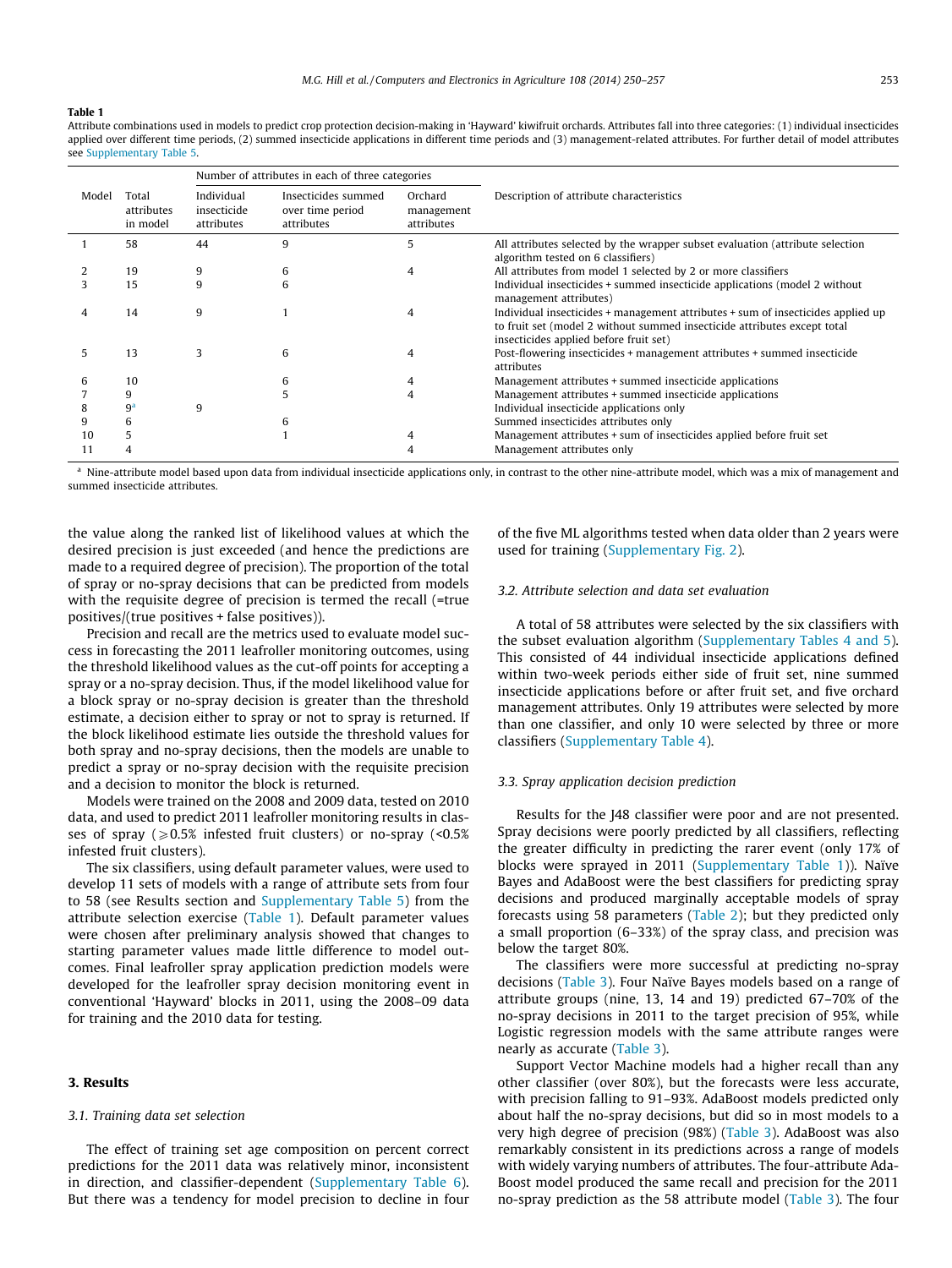#### <span id="page-4-0"></span>Table 2

Model outputs for two classifiers and seven attribute combinations for 2010 test and 2011 predictions of leafroller spray decisions on 'Hayward' kiwifruit vines. Model attributes are given in [Table 1.](#page-3-0) tp = true positives; fp = false positives. Recall = proportion of the total class of spray decisions that were selected at 80% precision for the 2010 test data and for the independent prediction for the 2011 data. Precision = proportion of prediction decisions that were correct.

| Classifier & attribute nos. | 2010 Test |    |    | 2011 Prediction |        |    |    |
|-----------------------------|-----------|----|----|-----------------|--------|----|----|
|                             | Recall    | tp | fp | Precision       | Recall | tp | fp |
| Naïve Bayes                 |           |    |    |                 |        |    |    |
| 58                          | 0.08      | 37 | 9  | 0.73            | 0.06   | 14 | 5  |
| 19                          | 0.07      | 33 | 8  | 0.71            | 0.05   | 12 | כ  |
| 14                          | 0.1       | 33 | 8  | 0.69            | 0.05   | 11 |    |
| 13                          | 0.08      | 33 | 8  | 0.71            | 0.05   | 12 | ר  |
| 10                          | 0.08      | 33 | 8  | 0.71            | 0.05   | 12 | 5  |
| 9                           | 0.09      | 33 | 8  | 0.61            | 0.05   | 11 |    |
| 5                           | 0.12      | 33 | 8  | 0.69            | 0.05   | 11 | C. |
| AdaBoost                    |           |    |    |                 |        |    |    |
| 58                          | 0.12      | 41 | 10 | 0.63            | 0.33   | 76 | 44 |
| 19                          | 0.13      | 52 | 12 | 0.62            | 0.3    | 70 | 43 |
| 14                          | 0.13      | 52 | 12 | 0.62            | 0.3    | 70 | 43 |
| 13                          | 0.13      | 52 | 12 | 0.62            | 0.3    | 70 | 43 |
| 10                          | 0.14      | 45 | 11 | 0.6             | 0.26   | 62 | 42 |
| 9                           | 0.14      | 45 | 11 | 0.6             | 0.27   | 62 | 42 |
| 5                           | 0.14      | 45 | 11 | 0.6             | 0.27   | 62 | 42 |

management attributes in that model, Supply area, Spraying equipment, DaysFromLastSpray and Sampling Date (DaysFromFruitSet) clearly have a strong influence on model performance. This effect is also evident when comparing the 15-attribute, 9\* -attribute and six-attribute models containing only spray application attributes (and no management attributes), which perform poorly compared with comparable models that have mixed management and spray application attributes (e.g. 9-, 10-, 13-, 14- and 19-attribute models, [Table 3](#page-5-0)).

Plots of precision against recall values for Naïve Bayes, Ada-Boost and Logistic Regression for 2010 test data [\(Fig. 1](#page-6-0)) shows that changing attributes makes little difference to model performance for no-spray decisions. With a high proportion of no-spray decisions in the population (78% in 2010; range 57–83% over 6 years; Supplementary Table 1), it is relatively easy to predict these to a high degree of precision. However, the precision-recall relationship is quite flat [\(Fig. 1\)](#page-6-0), and small variations in model performance can make large differences in the recall percentage that meets the 95% precision criterion (compare 14- and 15-attribute models (with and without management variables) in [Table 3\)](#page-5-0).

Making spray decisions with a precision of >80% is more difficult and there is much more variability in the precision-recall graphs between models [\(Fig. 1,](#page-6-0) Table 2). The poor performance of the model without the management attributes (15) compared with those with management attributes (4, 9, 14, 58) is evident ([Fig. 1\)](#page-6-0). It is also apparent from [Fig. 1](#page-6-0) that if the precision criterion were lowered from 80% to, say 60%, the models could be used to forecast 50–60% of the spray decisions.

# 3.4. The effects of individual attributes

This analysis has revealed hitherto unrecorded associations between leafroller incidence and some attributes which require closer inspection. Brand of sprayer was identified as influencing leafroller incidence, implying that some sprayers are better than others. The proportion of spray decisions in the 2008–2011 data for the 10 most popular brands of sprayer (Supplementary Table 7) shows a range from 12% to 50%. This information could have commercial implications and clearly requires careful verification.

The proportion of spray decisions is influenced by the date of sampling (Supplementary Fig. 1) and by region in which the crop is grown (Supplementary Fig. 3). The influence of region on spraying can be seen by plotting the proportion of spray decisions in relation to the number of pre-monitoring insecticides applied by region (Supplementary Fig. 4).

# 4. Discussion

This study has demonstrated the potential usefulness of machine learning algorithms for extracting information from industry spray diary and pest monitoring data, enabling kiwifruit growers to predict the outcome of leafroller pest monitoring in summer. With monitoring costs at \$50–60 a hectare, growers will save time and money using this method, even if it only predicts nospray decisions.

The spray forecasting system was to be trialled on growers' properties in the 2013 season, but the trial was abandoned when the models could not predict the 2012 spray application decisions. A subsequent analysis has produced evidence in support of a hypothesis that a new (first detection November 2010) and highly virulent bacterial disease Pseudomonas syringae pathovar actinidiae (Psa-V) may be affecting the susceptibility of vines to leafroller attack, most plausibly through antagonistic changes to defensive phytohormone concentrations ([Hill, 2013](#page-6-0)). Thus, these analyses may also be of use in the early detection of changes in pest and disease incidence over wide geographical areas.

Models with a combination of attributes from all three attribute categories produce the most accurate forecasts (Table 2), but orchard management attributes appear to be more influential than insecticide attributes (e.g. compare 14- and 15-attribute models in [Fig. 1](#page-6-0) and Table 2). With larger data sets, it may be possible using this method to pick out combinations of insecticides and application times that provide superior leafroller control. The results point to the greater importance of post-flowering (as opposed to pre-flowering) insecticide application attributes (Supplementary Table 6), which is in agreement with the results of field experiments ([McKenna, 1998\)](#page-7-0).

This analysis has highlighted marked regional differences in leafroller pest incidence that were hitherto not recognised. The discovery of a possible effect of spray machinery type on leafroller incidence can be tested and could lead to improvements in spray equipment. The relationship between leafroller incidence and monitoring date is in agreement with experimental research on leafroller insecticidal control ([McKenna, 1998\)](#page-7-0) and fruit damage phenology ([McKenna and Stevens, 2007\)](#page-7-0) showing that leafroller damage occurs mostly within the first 6 weeks of fruit set. The strong relationship between pest monitoring date and leafroller damage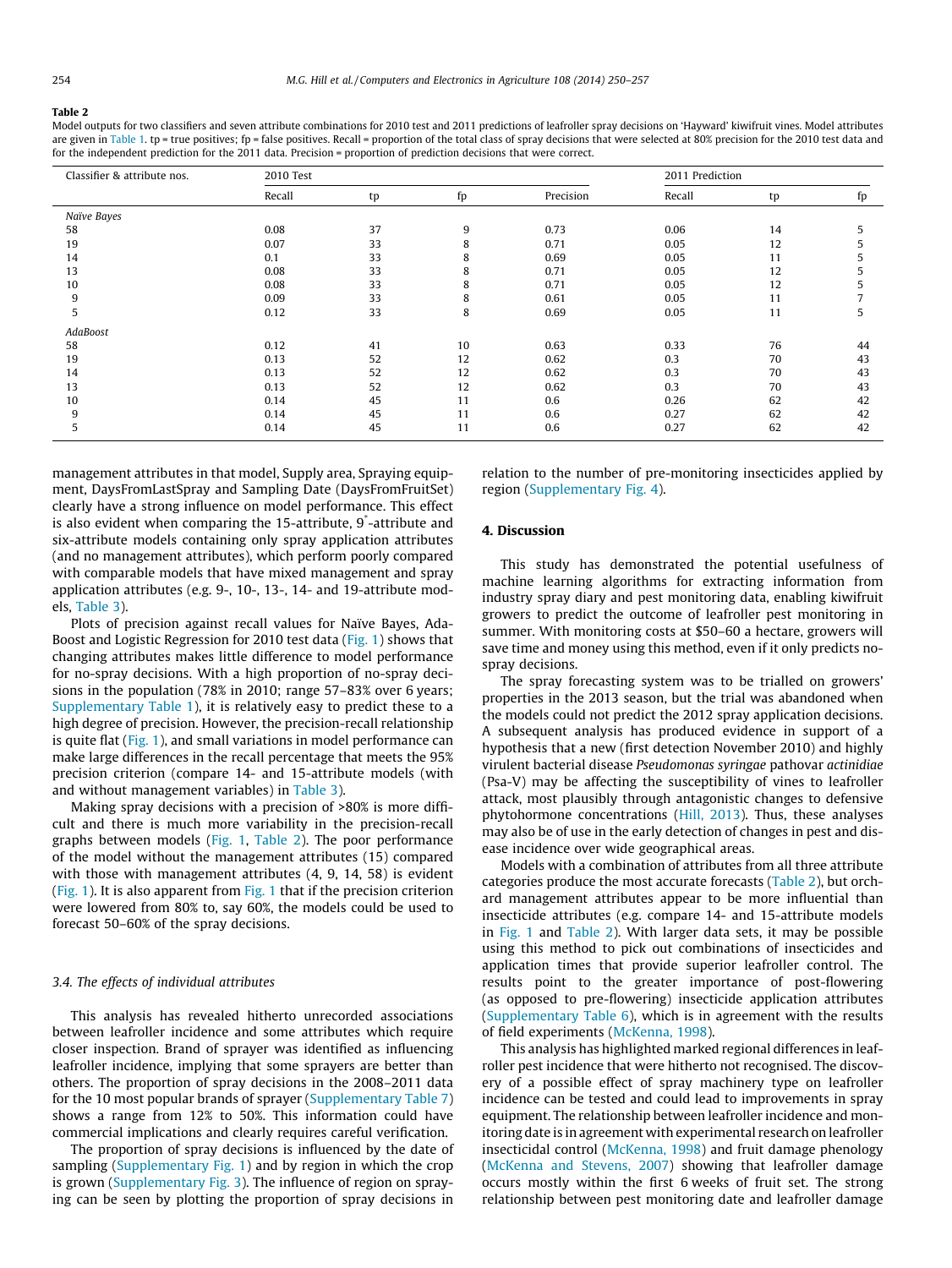### <span id="page-5-0"></span>Table 3

Model outputs for five classifiers and 11 attribute combinations for 2010 test and 2011 predictions of leafroller no-spray decisions on 'Hayward' kiwifruit vines. Model attributes are given in [Table 1.](#page-3-0) tp = true positives; fp = false positives. Recall = proportion of the total class of no-spray decisions that were selected at 95% precision for the 2010 test data and for the independent prediction for the 2011 data. Precision = proportion of prediction decisions that are correct.

| Classifier & attribute Nos.   | 2010 Test                |                          | 2011 Prediction          |                          |                          |                          |                          |
|-------------------------------|--------------------------|--------------------------|--------------------------|--------------------------|--------------------------|--------------------------|--------------------------|
|                               | Recall                   | tp                       | fp                       | Precision                | Recall                   | tp                       | fp                       |
| Naïve Bayes                   |                          |                          |                          |                          |                          |                          |                          |
| 58                            | 0.83                     | 1087                     | 57                       | 0.96                     | 0.65                     | 888                      | 35                       |
| 19                            | 0.77                     | 1001                     | 52                       | 0.95                     | 0.68                     | 935                      | 50                       |
| 15                            | 0.51                     | 563                      | 29                       | 0.93                     | 0.36                     | 499                      | 35                       |
| 14                            | 0.72                     | 1021                     | 53                       | 0.95                     | 0.7                      | 961                      | 47                       |
| 13                            | 0.77                     | 989                      | 52                       | 0.95                     | 0.67                     | 917                      | 46                       |
| 10                            | 0.6                      | 823                      | 43                       | 0.95                     | 0.57                     | 780                      | 38                       |
| 9                             | 0.71                     | 992                      | 52                       | 0.95                     | 0.67                     | 925                      | 47                       |
| 9 <sup>a</sup>                | 0.29                     | 513                      | 26                       | 0.93                     | 0.59                     | 812                      | 57                       |
| 6                             | 0.38                     | 311                      | 16                       | 0.94                     | 0.16                     | 218                      | 14                       |
| 5                             | 0.57                     | 847                      | 44                       | 0.96                     | 0.59                     | 814                      | 34                       |
| $\overline{4}$                | 0.51                     | 773                      | 40                       | 0.96                     | 0.59                     | 814                      | 37                       |
| Logistic Regression           |                          |                          |                          |                          |                          |                          |                          |
| 58                            | 0.77                     | 1014                     | 53                       | 0.95                     | 0.62                     | 847                      | 43                       |
| 19                            | 0.75                     | 1002                     | 52                       | 0.95                     | 0.67                     | 924                      | 50                       |
| 15                            | 0.61                     | 711                      | 37                       | 0.94                     | 0.55                     | 748                      | 51                       |
| 14                            | 0.74                     | 998                      | 52                       | 0.94                     | 0.68                     | 926                      | 55                       |
| 13                            | 0.73                     | 975                      | 51                       | 0.95                     | 0.67                     | 921                      | 49                       |
| 10                            | 0.66                     | 878                      | 46                       | 0.96                     | 0.62                     | 852                      | 40                       |
| 9                             | 0.72                     | 958                      | 50                       | 0.95                     | 0.67                     | 923                      | 48                       |
| 9 <sup>a</sup>                | 0.38                     | 477                      | 25                       | 0.94                     | 0.54                     | 746                      | 51                       |
| 6                             | 0.06                     | 82                       | 4                        | 1.00                     | 0.04                     | 62                       | 0                        |
| 5                             | 0.38                     | 516                      | 27                       | 0.98                     | 0.39                     | 531                      | 11                       |
| $\overline{4}$                | 0.35                     | 473                      | 24                       | 0.97                     | 0.37                     | 512                      | 14                       |
| Random Forest                 |                          |                          |                          |                          |                          |                          |                          |
| 58                            | 0.34                     | 483                      | 25                       | 0.98                     | 0.49                     | 672                      | 17                       |
| 19                            | 0.41                     | 511                      | 26                       | 0.96                     | 0.42                     | 571                      | 23                       |
| 15                            | 0.39                     | 507                      | 26                       | 0.93                     | 0.33                     | 448                      | 36                       |
| 14                            | 0.6                      | 749                      | 39                       | 0.95                     | 0.59                     | 811                      | 39                       |
| 13                            | 0.42                     | 521                      | 27                       | 0.98                     | 0.43                     | 594                      | 13                       |
| 10                            | 0.51                     | 616                      | 32                       | 0.97                     | 0.47                     | 639                      | 22                       |
| 9                             | 0.45                     | 548                      | 28                       | 0.98                     | 0.37                     | 502                      | 11                       |
| 9 <sup>a</sup>                | 0.43                     | 542                      | 28                       | 0.93                     | 0.58                     | 797                      | 59                       |
| 6                             | 0.21                     | 255                      | 13                       | 0.95                     | 0.15                     | 209                      | 12                       |
| 5                             | 0.57                     | 712                      | 37                       | 0.95                     | 0.51                     | 697                      | 39                       |
| $\overline{4}$                | 0.5                      | 623                      | 32                       | 0.96                     | 0.43                     | 590                      | 24                       |
| <b>Support Vector Machine</b> |                          |                          |                          |                          |                          |                          |                          |
| 58                            | 0.22                     | 288                      | 15                       | 0.93                     | 0.82                     | 1120                     | 81                       |
| 19                            | 0.255                    | 348                      | 18                       | 0.93                     | 0.85                     | 1157                     | 94                       |
| 15                            | 0.04                     | 42                       | $\overline{a}$           | 0.92                     | 0.67                     | 926                      | 80                       |
| 14                            | 0.22                     | 306                      | 16                       | 0.93                     | 0.86                     | 1179                     | 92                       |
| 13                            | $\overline{\phantom{0}}$ | $\overline{\phantom{0}}$ | $\overline{\phantom{0}}$ | $\overline{\phantom{a}}$ | $\overline{\phantom{0}}$ | $\overline{\phantom{a}}$ | $\overline{\phantom{0}}$ |
| 10                            | 0.5                      | 616                      | 32                       | 0.97                     | 0.47                     | 639                      | 22                       |
| 9                             | 0.22                     | 287                      | 15                       | 0.92                     | 0.83                     | 1149                     | 87                       |
| 9 <sup>a</sup>                | $\overline{a}$           | $\overline{\phantom{0}}$ | $\overline{\phantom{0}}$ | $\qquad \qquad -$        | $\overline{a}$           | $\overline{a}$           | $\equiv$                 |
| 6                             | 0.06                     | 65                       | 3                        | 0.92                     | 0.65                     | 884                      | 73                       |
| 5                             | 0.11                     | 153                      | 8                        | 0.93                     | 0.85                     | 1169                     | 94                       |
| 4                             | 0.02                     | 30                       | 1                        | 0.91                     | 0.87                     | 1197                     | 116                      |
| AdaBoost                      |                          |                          |                          |                          |                          |                          |                          |
| 58                            | 0.34                     | 483                      | 25                       | 0.98                     | 0.49                     | 672                      | 17                       |
| 19                            | 0.33                     | 452                      | 23                       | 0.98                     | 0.49                     | 671                      | 17                       |
| 15                            | 0.19                     | 256                      | 13                       | 0.95                     | 0.22                     | 299                      | 15                       |
| 14                            | 0.33                     | 452                      | 23                       | 0.98                     | 0.49                     | 671                      | 17                       |
| 13                            | 0.33                     | 452                      | 23                       | 0.98                     | 0.49                     | 671                      | 17                       |
| 10                            | 0.3                      | 438                      | 23                       | 0.98                     | 0.49                     | 671                      | 17                       |
| 9                             | 0.3                      | 438                      | 23                       | 0.98                     | 0.49                     | 671                      | 17                       |
| 9 <sup>a</sup>                | 0.17                     | 296                      | 15                       | 0.94                     | 0.21                     | 284                      | 19                       |
| 6                             | 0.18                     | 267                      | 14                       | 0.94                     | 0.16                     | 213                      | 13                       |
| 5                             | 0.3                      | 438                      | 23                       | 0.98                     | 0.49                     | 671                      | 17                       |
| $\overline{4}$                | 0.3                      | 438                      | 23                       | 0.98                     | 0.49                     | 671                      | 17                       |

<sup>a</sup> Nine-attribute model based upon data from individual insecticide applications only, in contrast to the other nine-attribute model, which is a mix of management and summed insecticide attributes.

incidence extending up to 10 weeks after fruit set (Supplementary Fig. 2) increases our understanding of the phenology of these pests, and the use of machine learning models would allow this additional information on pest risk to be factored into spray decisions.

Machine learning methods require large amounts of data, in this case preferably over a minimum of 2 or 3 years. An event like the

arrival of a new pest or disease, or the introduction of a new crop variety or pesticide product that changes the relationship between attributes and dependent variables, will require the collection of more data before these models can be used for forecasting. It remains to be seen how much this requirement hampers the practical use of machine learning in crop protection forecasting, but it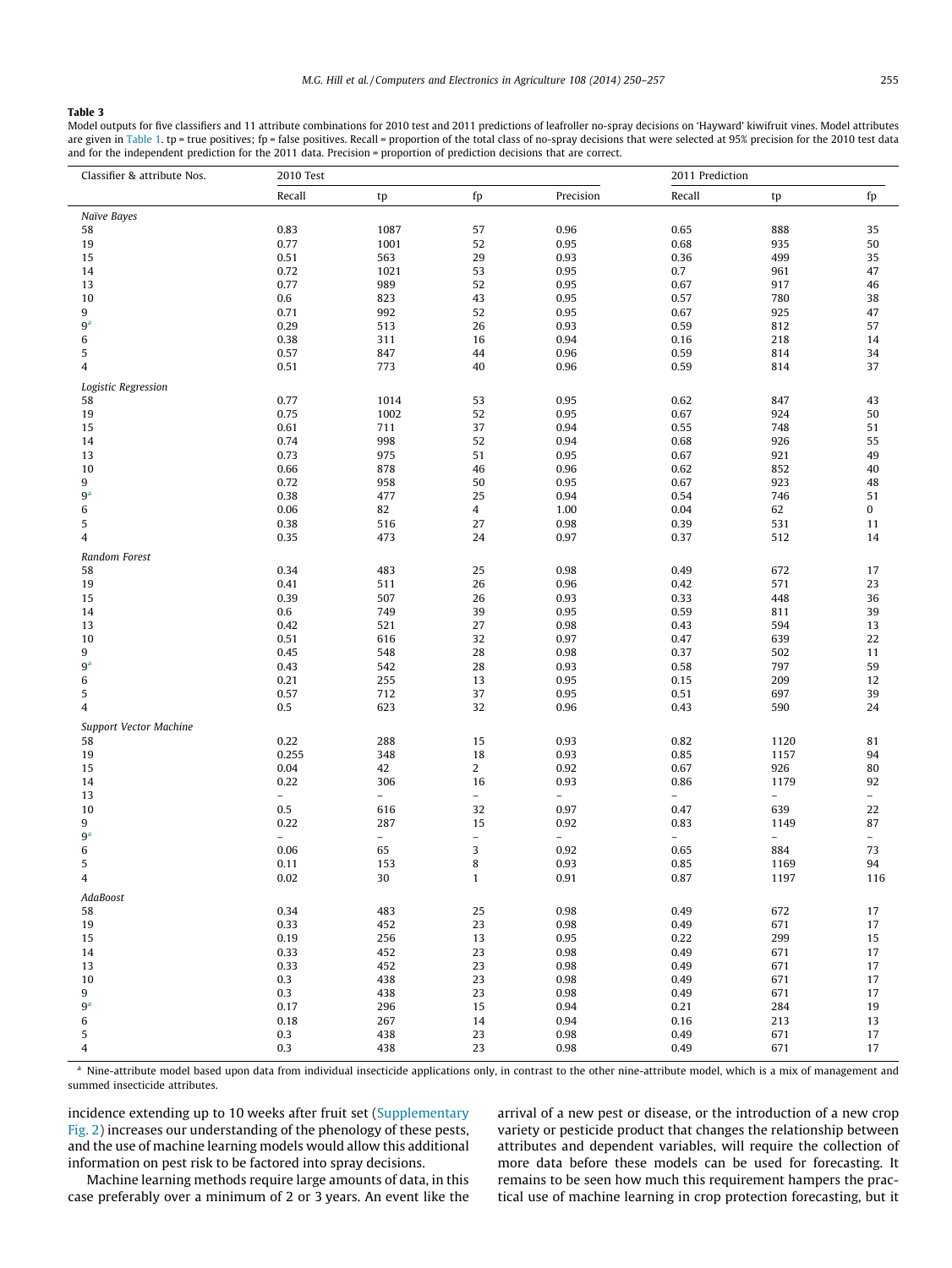<span id="page-6-0"></span>

Fig. 1. Precision vs. recall plots for the 2010 test data for models with 4, 9, 14, and 58 attributes (see [Table 1\)](#page-3-0) using three classifiers, Naïve Bayes, AdaBoost and Logistic Regression for predicting spray and no-spray decisions for leafroller control on 'Hayward' kiwifruit in summer.

is likely that these methods will be useful for investigating crop management data where the data can be collected cheaply and easily or are already being collected for another purpose.

This example predicts only one spray decision in the year, but it could be extended to include decisions for other spray applications. It has succeeded with a minimal data set collected for a different purpose (market access certification), and which is of poor quality for the purposes for which we were using it (for example, missing data, mis-matches between data sets in block names, inconsistent and incomplete data entry from year to year). Data quality remains one of the key ongoing issues for data mining/machine learning implementations ([Tien, 2013](#page-7-0)). A data set collected with the intention of assisting with pest and disease risk management would include more parameters of interest. In the case of kiwifruit production in New Zealand, these could include aspects of orchard management (e.g. crop row spacing, shelter tree species and management, vine age, vine pruning and management information), landscape factors, and weather factors. We envisage that orchardists would be willing to provide additional data if they received a positive benefit in return. To facilitate this, they will require a system for interacting with the machine learning models in real time. A prototype web-based system that orchardists can use to run data mining models has been developed and demonstrated (Fowke and Reutemann, 2013). Using this system, orchardists can receive spraying application decisions in real time via their computer or telephone. At the same time, growers can be asked to provide additional information that will be used to improve future data mining models. They might also, through this system, receive summaries of regional pest incidence and suggestions for optimal pesticide use based upon model outputs and the practices of successful orchardists in their region. This interface could also assist growers to plan optimal crop protection programmes at the start of the season, or provide estimates of biosecurity risks for crops destined for export.

Other potential sources of data that could be used for pest risk data mining are postharvest packhouse data. Data on pest incidence on rejected fruit and quality control checks are routinely collected in New Zealand packhouses. At present these data can only be related to groups of blocks (which are picked on the basis of fruit maturity criteria), which limits their usefulness for spray forecasting. These ideas need further development, with a view to generating a larger data set and extending the use of data mining models to other areas of plant protection decision-making in kiwifruit and possibly other crops. However, data collection is costly and will only be undertaken where there is a clear financial benefit. If this is to succeed, it will be necessary to balance the costs of data collection with returns to growers and to be able to demonstrate those benefits. Fortunately, significant amounts of useful data (e.g. orchard management) do not change over time, while other sources of data (weather) are readily available as a national resource.

# Acknowledgement

We are grateful to Zespri International Ltd. for providing access to the data. The work was funded by the Plant & Food Research Kiwifruit Royalty Investment Programme. Alistair Hall made valuable comments on a draft.

### Appendix A. Supplementary material

Supplementary data associated with this article can be found, in the online version, at [http://dx.doi.org/10.1016/j.compag.2014.](http://dx.doi.org/10.1016/j.compag.2014.08.011) [08.011](http://dx.doi.org/10.1016/j.compag.2014.08.011).

### References

- [Ahmadaali, K., Liaghat, A.M., Haddad, O.B., Heydari, N., 2013. Estimation of virtual](http://refhub.elsevier.com/S0168-1699(14)00210-5/h0005) [water using support vector machine, K-nearest neighbour, and radial basis](http://refhub.elsevier.com/S0168-1699(14)00210-5/h0005) [function neural network models. Int. J. Agronomy Plant Production 4, 2926–](http://refhub.elsevier.com/S0168-1699(14)00210-5/h0005) [2936.](http://refhub.elsevier.com/S0168-1699(14)00210-5/h0005)
- Aitken, A.G., Kerr, J.P., Hewett, E.W., Hale, C.N., Nixon, C., 2012. Growing Futures Case Studies #2 KiwiGreen, In: Group, M.C. (Ed.). Martech Consulting Group. (accessed: 25.08.14). [<http://www.martech.co.nz/images/02kiwi.pdf](http://www.martech.co.nz/images/02kiwi.pdf)>.
- [Atas, M., Yardimci, Y., Temizel, A., 2012. A new approach to aflatoxin detection in](http://refhub.elsevier.com/S0168-1699(14)00210-5/h0015) [chili pepper by machine vision. Comput. Electron. Agric. 87, 129–141](http://refhub.elsevier.com/S0168-1699(14)00210-5/h0015).
- [Babu, M.S.P., Swetha, R., Ramana, B.V., Murty, N.V.R., 2013. A web-based soya bean](http://refhub.elsevier.com/S0168-1699(14)00210-5/h0020) [expert system using bagging algorithm with C4.5 decision trees. Int. J. Agric.](http://refhub.elsevier.com/S0168-1699(14)00210-5/h0020) [Innovations Res. 1, 91–96.](http://refhub.elsevier.com/S0168-1699(14)00210-5/h0020)
- Fowke, M., Reutemann, P., 2013. Kiwifruit Decision Support System. Waikato University Computer Science Department Research Programme Report ENGG 372–12C, 14pp.
- [Gomez-Meire, S., Campos, C., Falque, E., Diaz, F., Fdez-Riverola, F., 2014. Assuring](http://refhub.elsevier.com/S0168-1699(14)00210-5/h0025) [the authenticity of northwest Spain white wine varieties using machine](http://refhub.elsevier.com/S0168-1699(14)00210-5/h0025) [learning techniques. Food Res. Int. 60, 230–240](http://refhub.elsevier.com/S0168-1699(14)00210-5/h0025).
- [Hall, M.A., 2000. Correlation-based feature selection for discrete and numeric class](http://refhub.elsevier.com/S0168-1699(14)00210-5/h0030) [machine learning. In: Langley, P. \(Ed.\), Proceedings of the Seventeenth](http://refhub.elsevier.com/S0168-1699(14)00210-5/h0030) [Australian International Conference on Machine Learning. Morgan Kauffman,](http://refhub.elsevier.com/S0168-1699(14)00210-5/h0030) [Stanford CA, pp. 359–366](http://refhub.elsevier.com/S0168-1699(14)00210-5/h0030).
- Hill, M.G., 2013. Does Psa affect kiwifruit susceptibility to leafrollers?. New Zealand Plant Protection Conference Proceedings 66, 162–169.
- Holmes, G., Fletcher, D., Ruetemann, P., 2012. An application of data mining to fruit and vegetable sample identification using Gas Chromatography-Mass Spectrometry. In: Seppelt, R., Voinov, A.A., Lange, S., Bankamp, D. (Eds.), International Environment Modelling and Software Society 2012 International